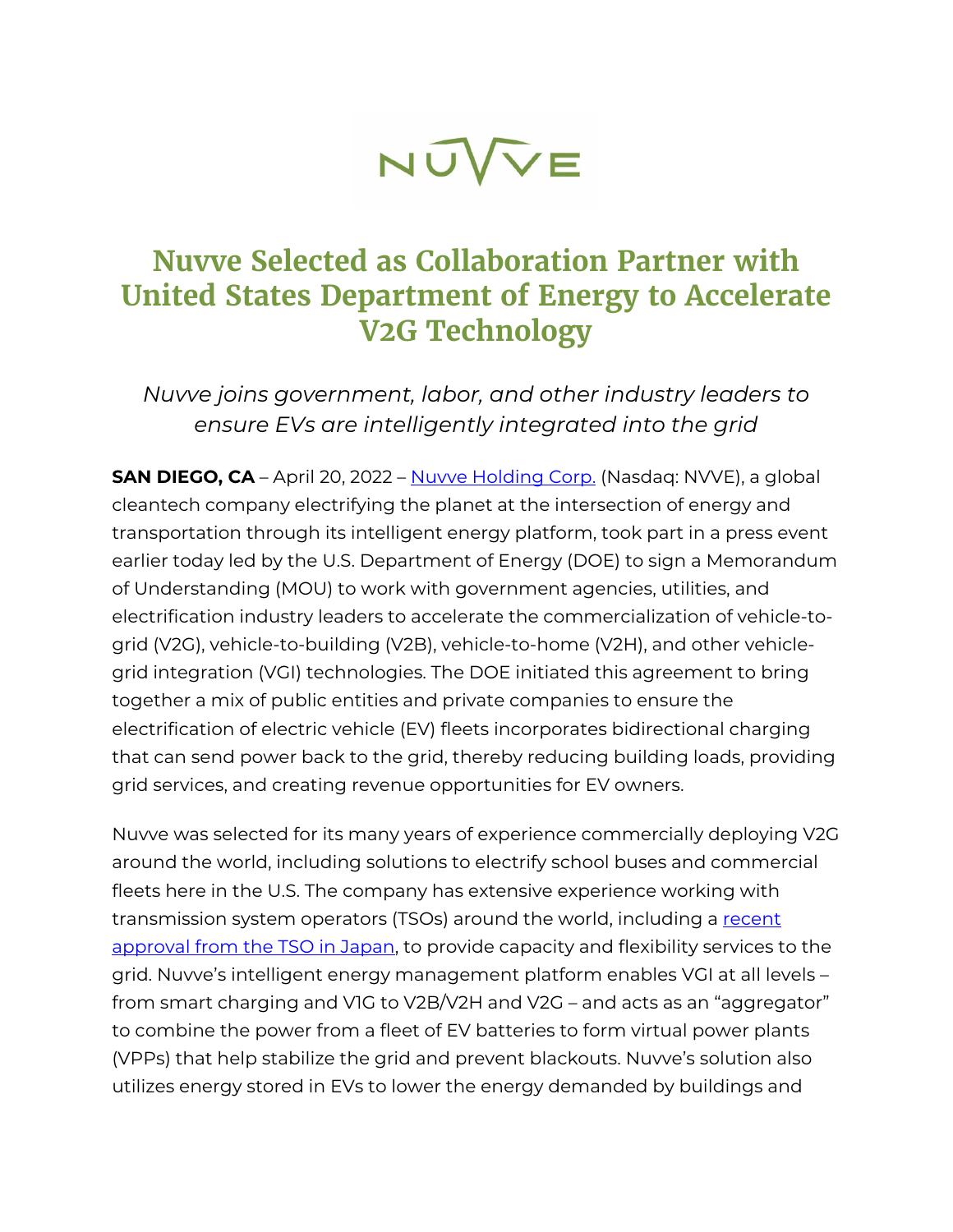homes and provide emergency back-up capabilities while meeting the mobility needs of drivers.

"Nuvve is honored to be recognized by the DOE as an industry leader and believes our proven VGI technology and long-standing experience working with automakers, charging station manufacturers, and utilities will add value to the ecosystem needed to intelligently integrate EVs into the grid here in the U.S.," said Gregory Poilasne, chairman and CEO of Nuvve. "We look forward to collaborating with the DOE to make V2G and V2B/V2H more ubiquitous and available to fleets and EV owners across the country."

Nuvve has already assembled an ecosystem of electrification partners including automakers, EV dealers, charging infrastructure providers, technology solutions, and utilities to offer turnkey energy management solutions for different types of fleets, from school buses to municipal and last-mile delivery vehicles. Nuvve also [recently announced a partnership with Swell Energy](https://nuvve.com/nuvve-and-swell-partner-on-residential-and-commercial/) to combine V2G with solar generation and battery storage for both residential and commercial applications. Through its platform, Nuvve offers cost savings and new revenue opportunities to EV owners, helping to lower the total cost of ownership of EVs while creating a more sustainable grid.

# # #

#### **About Nuvve Holding Corp.**

Nuvve Holding Corp. (Nasdaq: NVVE) is leading the electrification of the planet, beginning with transportation, through its intelligent energy platform. Combining the world's most advanced vehicle-to-grid (V2G) technology and an ecosystem of electrification partners, Nuvve dynamically manages power among electric vehicle (EV) batteries and the grid to deliver new value to EV owners, accelerate the adoption of EVs, and support the world's transition to clean energy. By transforming EVs into mobile energy storage assets and networking battery capacity to support shifting energy needs, Nuvve is making the grid more resilient, enhancing sustainable transportation, and supporting energy equity in an electrified world. Since its founding in 2010, Nuvve has successfully deployed V2G on five continents and offers turnkey electrification solutions for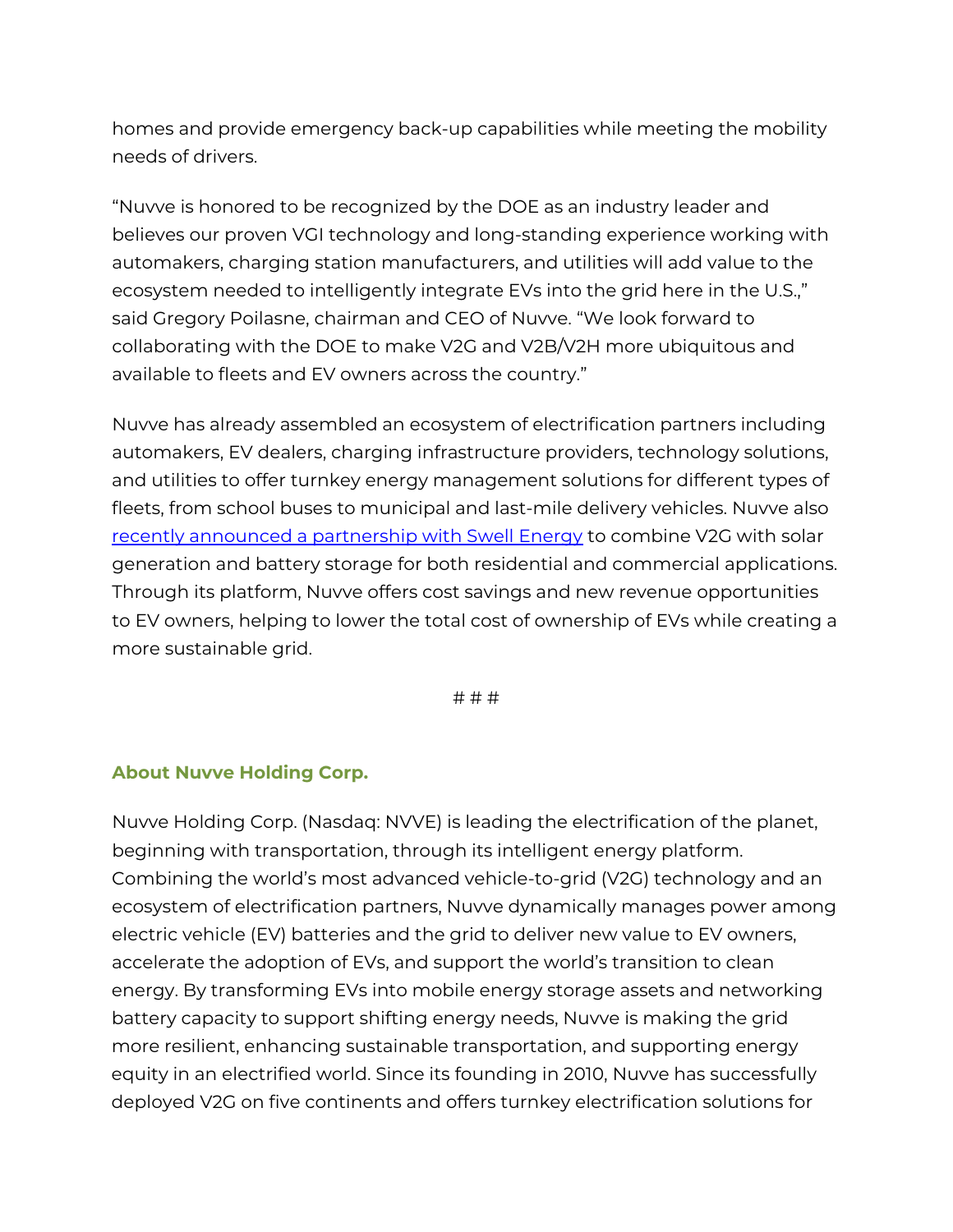fleets of all types. Nuvve is headquartered in San Diego, California, and can be found online at **nuvve.com**.

Nuvve and associated logos are among the trademarks of Nuvve and/or its affiliates in the United States, certain other countries and/or the EU. Any other trademarks or trade names mentioned are the property of their respective owners.

### **Nuvve Press Contact**

(W)right On Communications Julie Wright [jwright@wrightoncomm.com](mailto:jwright@wrightoncomm.com) [760-419-4664](tel:7604194664)

## **Nuvve Investor Contact**

ICR Inc. [nuvve@icrinc.com](mailto:nuvve@icrinc.com) 

+1 646-200-8872

## **Forward-Looking Statements**

The information in this press release includes "forward-looking statements" within the meaning of Section 27A of the Securities Act of 1933, as amended, and Section 21E of the Securities Exchange Act of 1934, as amended. All statements, other than statements of present or historical fact included in this press release, regarding Nuvve and Nuvve's strategy, future operations, estimated and projected financial performance, prospects, plans and objectives are forwardlooking statements. When used in this press release, the words "could," "should," "will," "may," "believe," "anticipate," "intend," "estimate," "expect," "project," the negative of such terms and other similar expressions are intended to identify forward-looking statements, although not all forward-looking statements contain such identifying words. These forward-looking statements are based on management's current expectations and assumptions about future events and are based on currently available information as to the outcome and timing of future events. Except as otherwise required by applicable law, Nuvve disclaims any duty to update any forward-looking statements, all of which are expressly qualified by the statements in this section, to reflect events or circumstances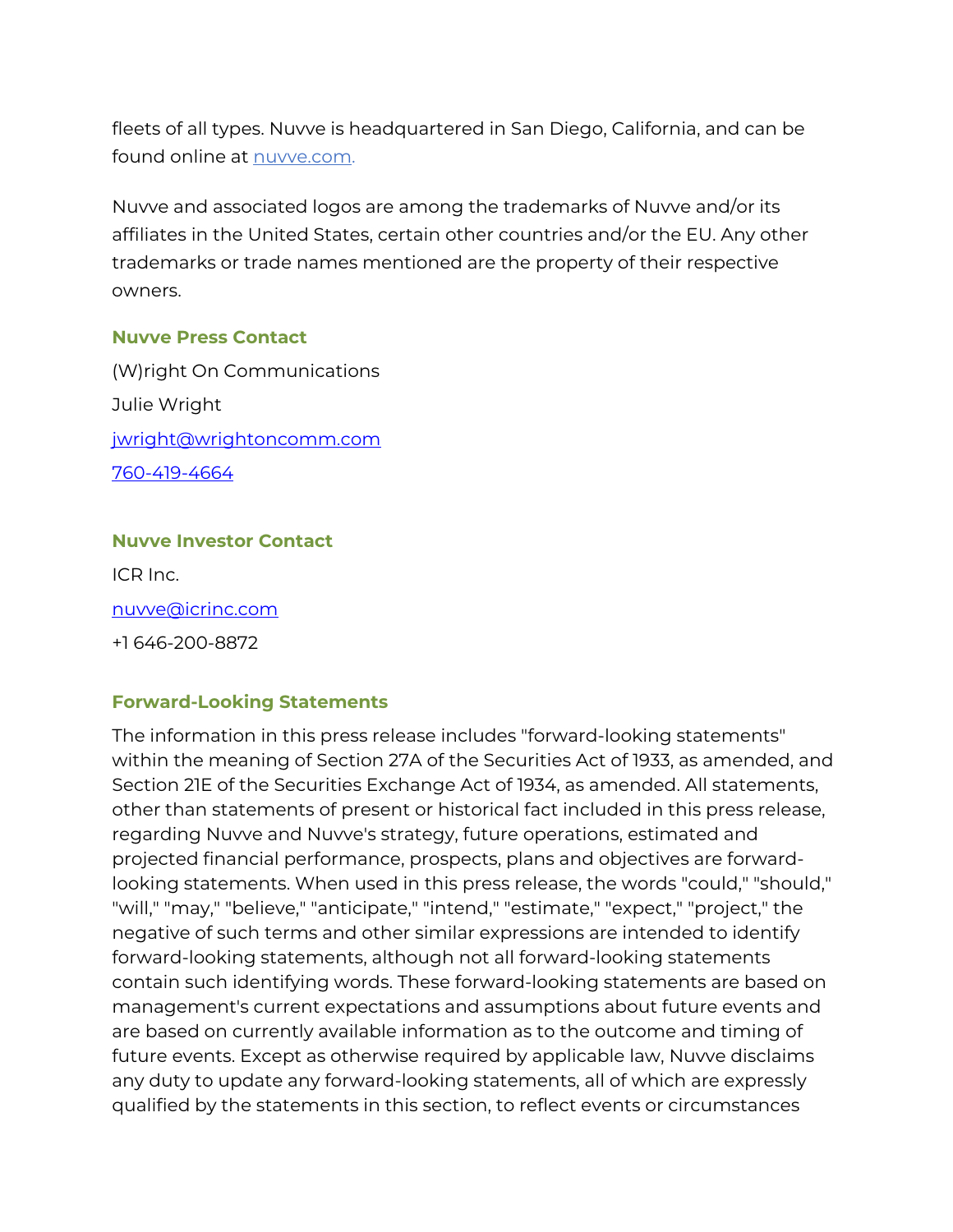after the date of this press release. Nuvve cautions you that these forwardlooking statements are subject to numerous risks and uncertainties, most of which are difficult to predict and many of which are beyond the control of Nuvve. In addition, Nuvve cautions you that the forward-looking statements contained in this press release are subject to the following factors: (i) risks related to the rollout of Nuvve's business and the timing of expected business milestones; (ii) Nuvve's dependence on widespread acceptance and adoption of electric vehicles and increased installation of charging stations; (iii) Nuvve's ability to maintain effective internal controls over financial reporting (iv) Nuvve's current dependence on sales of charging stations for most of its revenues; (v) overall demand for electric vehicle charging and the potential for reduced demand if governmental rebates, tax credits and other financial incentives are reduced, modified or eliminated or governmental mandates to increase the use of electric vehicles or decrease the use of vehicles powered by fossil fuels, either directly or indirectly through mandated limits on carbon emissions, are reduced, modified or eliminated; (vi) potential adverse effects on Nuvve's backlog, revenue and gross margins if customers increasingly claim clean energy credits and, as a result, they are no longer available to be claimed by Nuvve; (vii) the effects of competition on Nuvve's future business; (viii) risks related to Nuvve's dependence on its intellectual property and the risk that Nuvve's technology could have undetected defects or errors; (ix) the risk that we conduct a portion of our operations through a joint venture exposes us to risks and uncertainties, many of which are outside of our control; (x) that our joint venture with Levo Mobility LLC may fail to generate the expected financial results, and the return may be insufficient to justify our investment of effort and/or funds; (xi) changes in applicable laws or regulations; (xii) the COVID-19 pandemic and its effect directly on Nuvve and the economy generally; (xiii) risks related to disruption of management time from ongoing business operations due to our joint ventures; (xiv) risks relating to privacy and data protection laws, privacy or data breaches, or the loss of data; (xv) the possibility that Nuvve may be adversely affected by 3 other economic, business, and/or competitive factors, including increased inflation and interest rates, and the Russian invasion of Ukraine; and (xvi) risks related to the benefits expected from the \$1.2 trillion dollar infrastructure bill passed by the U.S. House of Representatives (H.R. 3684). Should one or more of the risks or uncertainties described in this press release materialize or should underlying assumptions prove incorrect, actual results and plans could differ materially from those expressed in any forward-looking statements. Additional information concerning these and other factors that may impact the operations and projections discussed herein can be found in the Annual Report on Form 10- K filed by Nuvve with the Securities and Exchange Commission (SEC) on March